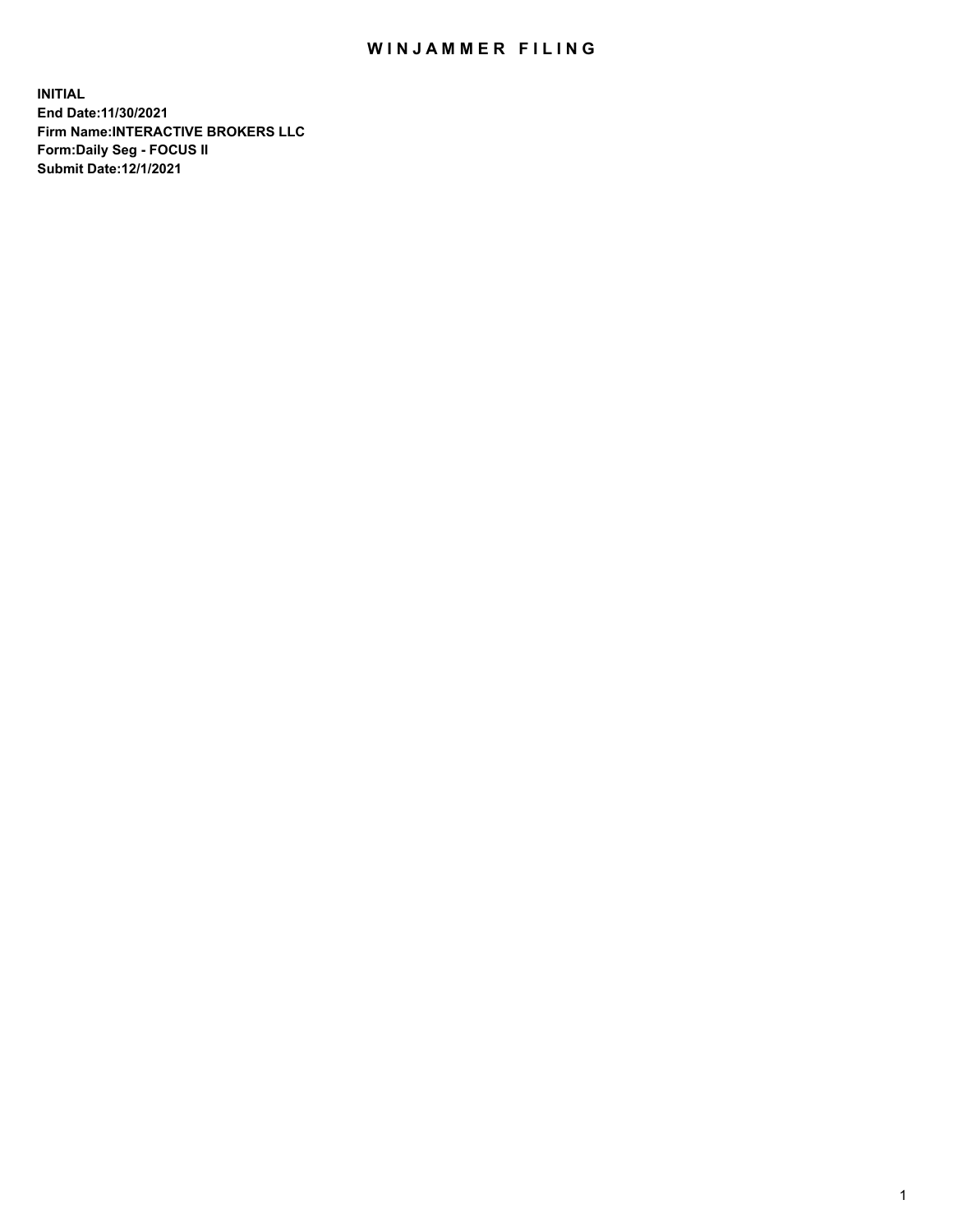**INITIAL End Date:11/30/2021 Firm Name:INTERACTIVE BROKERS LLC Form:Daily Seg - FOCUS II Submit Date:12/1/2021 Daily Segregation - Cover Page**

| Name of Company                                                                                                                                                                                                                                                                                                                | <b>INTERACTIVE BROKERS LLC</b>                                                  |
|--------------------------------------------------------------------------------------------------------------------------------------------------------------------------------------------------------------------------------------------------------------------------------------------------------------------------------|---------------------------------------------------------------------------------|
| <b>Contact Name</b>                                                                                                                                                                                                                                                                                                            | James Menicucci                                                                 |
| <b>Contact Phone Number</b>                                                                                                                                                                                                                                                                                                    | 203-618-8085                                                                    |
| <b>Contact Email Address</b>                                                                                                                                                                                                                                                                                                   | jmenicucci@interactivebrokers.c<br>om                                           |
| FCM's Customer Segregated Funds Residual Interest Target (choose one):<br>a. Minimum dollar amount: ; or<br>b. Minimum percentage of customer segregated funds required:%; or<br>c. Dollar amount range between: and; or<br>d. Percentage range of customer segregated funds required between:% and%.                          | <u>0</u><br>$\overline{\mathbf{0}}$<br>155,000,000 245,000,000<br><u>00</u>     |
| FCM's Customer Secured Amount Funds Residual Interest Target (choose one):<br>a. Minimum dollar amount: ; or<br>b. Minimum percentage of customer secured funds required:% ; or<br>c. Dollar amount range between: and; or<br>d. Percentage range of customer secured funds required between:% and%.                           | <u>0</u><br>$\overline{\mathbf{0}}$<br>80,000,000 120,000,000<br>0 <sub>0</sub> |
| FCM's Cleared Swaps Customer Collateral Residual Interest Target (choose one):<br>a. Minimum dollar amount: ; or<br>b. Minimum percentage of cleared swaps customer collateral required:% ; or<br>c. Dollar amount range between: and; or<br>d. Percentage range of cleared swaps customer collateral required between:% and%. | <u>0</u><br>$\underline{\mathbf{0}}$<br>0 <sub>0</sub><br>0 <sub>0</sub>        |

Attach supporting documents CH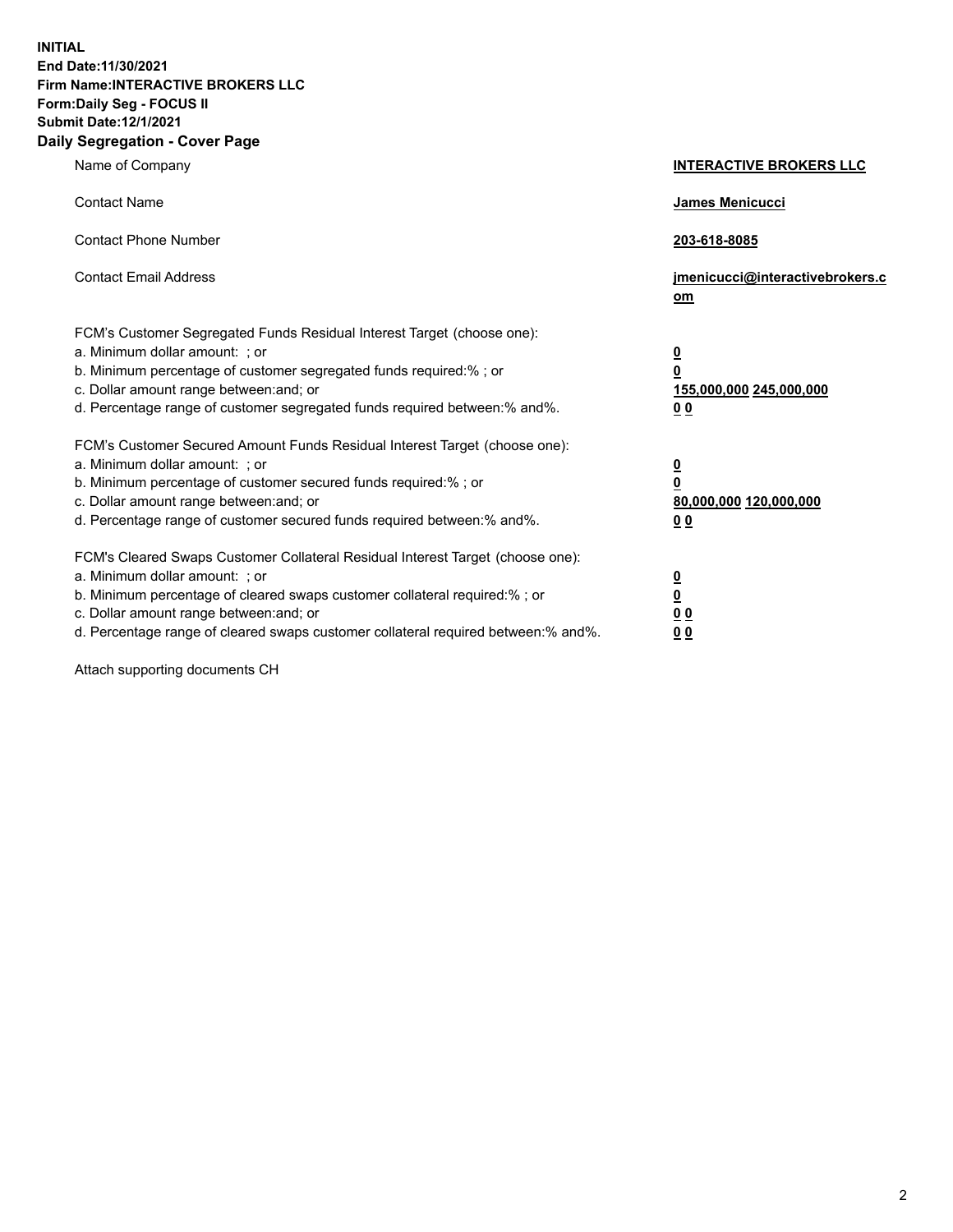## **INITIAL End Date:11/30/2021 Firm Name:INTERACTIVE BROKERS LLC Form:Daily Seg - FOCUS II Submit Date:12/1/2021 Daily Segregation - Secured Amounts**

|     | Daily Jegregation - Jeculed Aniounts                                                        |                                                |
|-----|---------------------------------------------------------------------------------------------|------------------------------------------------|
|     | Foreign Futures and Foreign Options Secured Amounts                                         |                                                |
|     | Amount required to be set aside pursuant to law, rule or regulation of a foreign            | $0$ [7305]                                     |
|     | government or a rule of a self-regulatory organization authorized thereunder                |                                                |
| 1.  | Net ledger balance - Foreign Futures and Foreign Option Trading - All Customers             |                                                |
|     | A. Cash                                                                                     | 496,324,428 [7315]                             |
|     | B. Securities (at market)                                                                   | $0$ [7317]                                     |
| 2.  | Net unrealized profit (loss) in open futures contracts traded on a foreign board of trade   | -16,027,312 [7325]                             |
| 3.  | Exchange traded options                                                                     |                                                |
|     | a. Market value of open option contracts purchased on a foreign board of trade              | <b>98,225</b> [7335]                           |
|     | b. Market value of open contracts granted (sold) on a foreign board of trade                | -70,233 [7337]                                 |
| 4.  | Net equity (deficit) (add lines 1. 2. and 3.)                                               | 480,325,108 [7345]                             |
| 5.  | Account liquidating to a deficit and account with a debit balances - gross amount           | 4,798 [7351]                                   |
|     | Less: amount offset by customer owned securities                                            | 0 [7352] 4,798 [7354]                          |
| 6.  | Amount required to be set aside as the secured amount - Net Liquidating Equity              | 480,329,906 [7355]                             |
|     | Method (add lines 4 and 5)                                                                  |                                                |
| 7.  | Greater of amount required to be set aside pursuant to foreign jurisdiction (above) or line | 480,329,906 [7360]                             |
|     | 6.                                                                                          |                                                |
|     | FUNDS DEPOSITED IN SEPARATE REGULATION 30.7 ACCOUNTS                                        |                                                |
| 1.  | Cash in banks                                                                               |                                                |
|     | A. Banks located in the United States                                                       | 60,582,340 [7500]                              |
|     | B. Other banks qualified under Regulation 30.7                                              | 0 [7520] 60,582,340 [7530]                     |
| 2.  | Securities                                                                                  |                                                |
|     | A. In safekeeping with banks located in the United States                                   | 320,986,160 [7540]                             |
|     | B. In safekeeping with other banks qualified under Regulation 30.7                          | 0 [7560] 320,986,160 [7570]                    |
| 3.  | Equities with registered futures commission merchants                                       |                                                |
|     | A. Cash                                                                                     | $0$ [7580]                                     |
|     | <b>B.</b> Securities                                                                        | $0$ [7590]                                     |
|     | C. Unrealized gain (loss) on open futures contracts                                         | $0$ [7600]                                     |
|     | D. Value of long option contracts                                                           | $Q$ [7610]                                     |
|     | E. Value of short option contracts                                                          | 0 [7615] 0 [7620]                              |
| 4.  | Amounts held by clearing organizations of foreign boards of trade                           |                                                |
|     | A. Cash                                                                                     | $0$ [7640]                                     |
|     | <b>B.</b> Securities                                                                        | $0$ [7650]                                     |
|     | C. Amount due to (from) clearing organization - daily variation                             | $0$ [7660]                                     |
|     | D. Value of long option contracts                                                           | $0$ [7670]                                     |
|     | E. Value of short option contracts                                                          | 0 [7675] 0 [7680]                              |
| 5.  | Amounts held by members of foreign boards of trade                                          |                                                |
|     | A. Cash                                                                                     | 229,166,919 [7700]                             |
|     | <b>B.</b> Securities                                                                        | $0$ [7710]                                     |
|     | C. Unrealized gain (loss) on open futures contracts                                         | -9,802,592 [7720]                              |
|     | D. Value of long option contracts                                                           | 98,225 [7730]                                  |
|     | E. Value of short option contracts                                                          | <mark>-70,233</mark> [7735] 219,392,319 [7740] |
| 6.  | Amounts with other depositories designated by a foreign board of trade                      | 0 [7760]                                       |
| 7.  | Segregated funds on hand                                                                    | 0 [7765]                                       |
| 8.  | Total funds in separate section 30.7 accounts                                               | 600,960,819 [7770]                             |
| 9.  | Excess (deficiency) Set Aside for Secured Amount (subtract line 7 Secured Statement         | 120,630,913 [7380]                             |
| 10. | Page 1 from Line 8)                                                                         |                                                |
| 11. | Management Target Amount for Excess funds in separate section 30.7 accounts                 | 80,000,000 [7780]                              |
|     | Excess (deficiency) funds in separate 30.7 accounts over (under) Management Target          | 40,630,913 [7785]                              |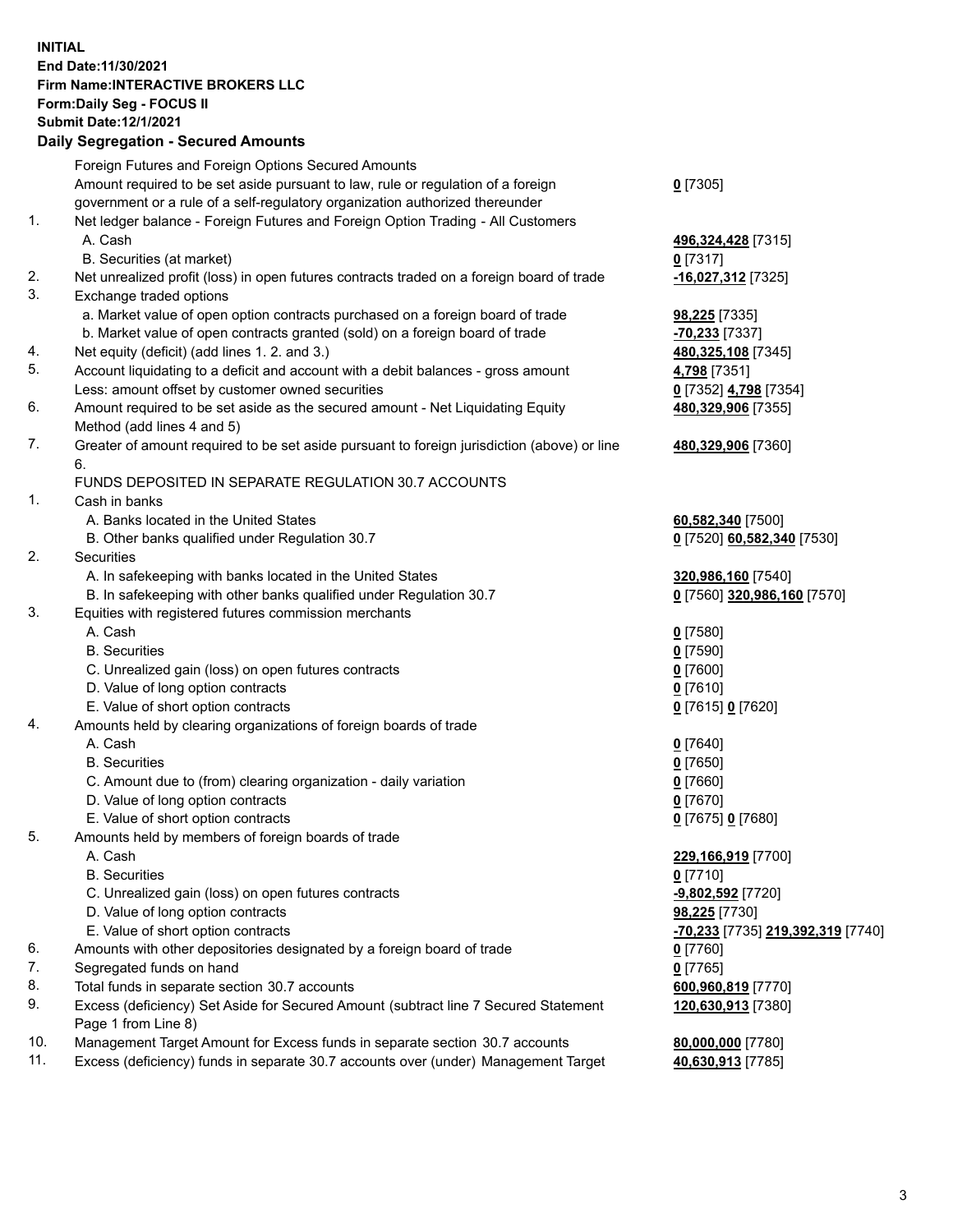**INITIAL End Date:11/30/2021 Firm Name:INTERACTIVE BROKERS LLC Form:Daily Seg - FOCUS II Submit Date:12/1/2021 Daily Segregation - Segregation Statement** SEGREGATION REQUIREMENTS(Section 4d(2) of the CEAct) 1. Net ledger balance A. Cash **7,707,231,644** [7010] B. Securities (at market) **0** [7020] 2. Net unrealized profit (loss) in open futures contracts traded on a contract market **-140,939,634** [7030] 3. Exchange traded options A. Add market value of open option contracts purchased on a contract market **548,914,290** [7032] B. Deduct market value of open option contracts granted (sold) on a contract market **-561,564,282** [7033] 4. Net equity (deficit) (add lines 1, 2 and 3) **7,553,642,018** [7040] 5. Accounts liquidating to a deficit and accounts with debit balances - gross amount **1,062,025** [7045] Less: amount offset by customer securities **0** [7047] **1,062,025** [7050] 6. Amount required to be segregated (add lines 4 and 5) **7,554,704,043** [7060] FUNDS IN SEGREGATED ACCOUNTS 7. Deposited in segregated funds bank accounts A. Cash **1,627,049,607** [7070] B. Securities representing investments of customers' funds (at market) **3,521,297,335** [7080] C. Securities held for particular customers or option customers in lieu of cash (at market) **0** [7090] 8. Margins on deposit with derivatives clearing organizations of contract markets A. Cash **1,998,518,567** [7100] B. Securities representing investments of customers' funds (at market) **673,924,189** [7110] C. Securities held for particular customers or option customers in lieu of cash (at market) **0** [7120] 9. Net settlement from (to) derivatives clearing organizations of contract markets **-43,239,357** [7130] 10. Exchange traded options A. Value of open long option contracts **548,914,290** [7132] B. Value of open short option contracts **-561,564,282** [7133] 11. Net equities with other FCMs A. Net liquidating equity **0** [7140] B. Securities representing investments of customers' funds (at market) **0** [7160] C. Securities held for particular customers or option customers in lieu of cash (at market) **0** [7170] 12. Segregated funds on hand **0** [7150] 13. Total amount in segregation (add lines 7 through 12) **7,764,900,349** [7180] 14. Excess (deficiency) funds in segregation (subtract line 6 from line 13) **210,196,306** [7190] 15. Management Target Amount for Excess funds in segregation **155,000,000** [7194] 16. Excess (deficiency) funds in segregation over (under) Management Target Amount **55,196,306** [7198]

Excess